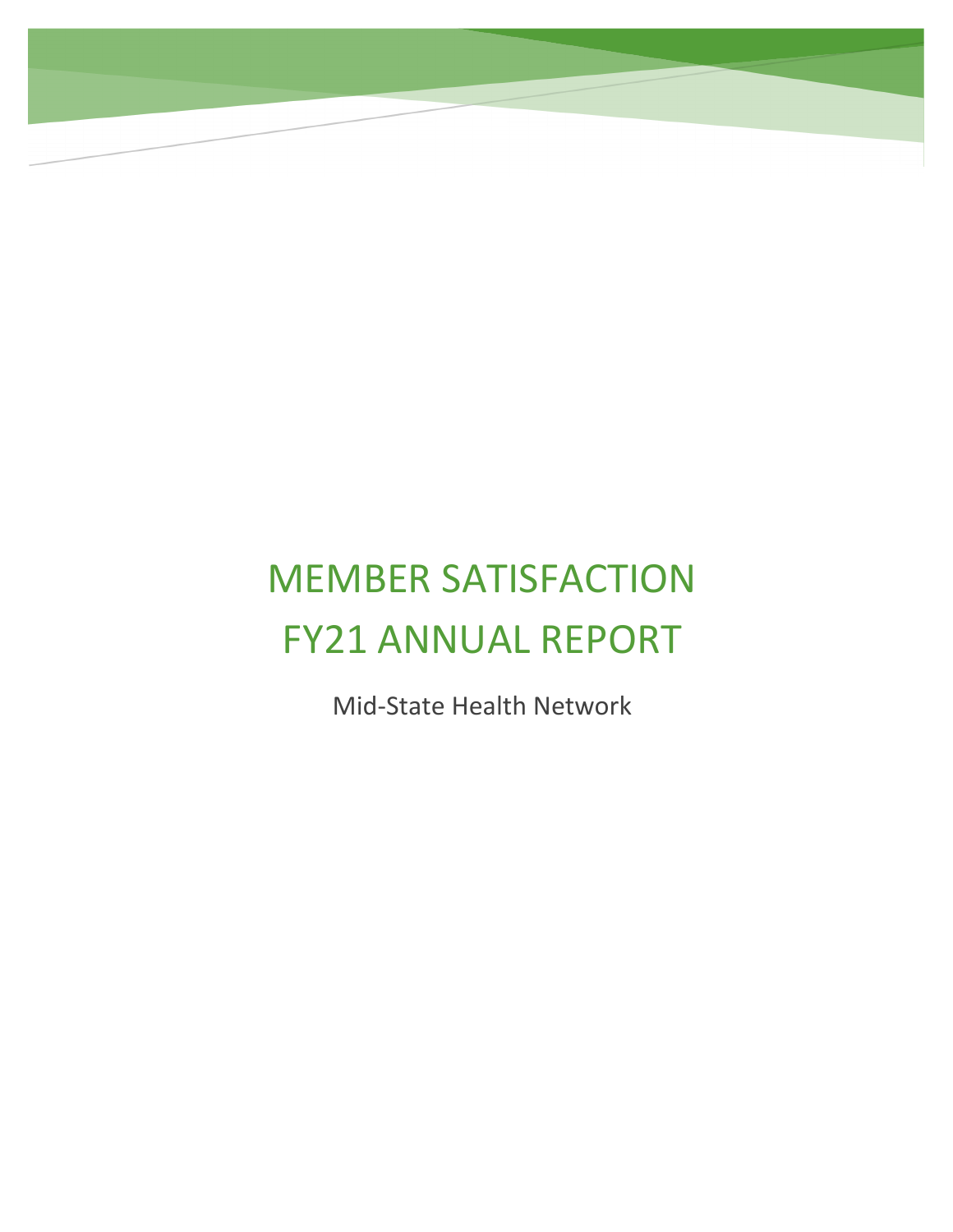

## Contents

| Attachment 2 MSHN Member Satisfaction Survey for Children with a Severe and Emotional Disorder. |  |
|-------------------------------------------------------------------------------------------------|--|
|                                                                                                 |  |
|                                                                                                 |  |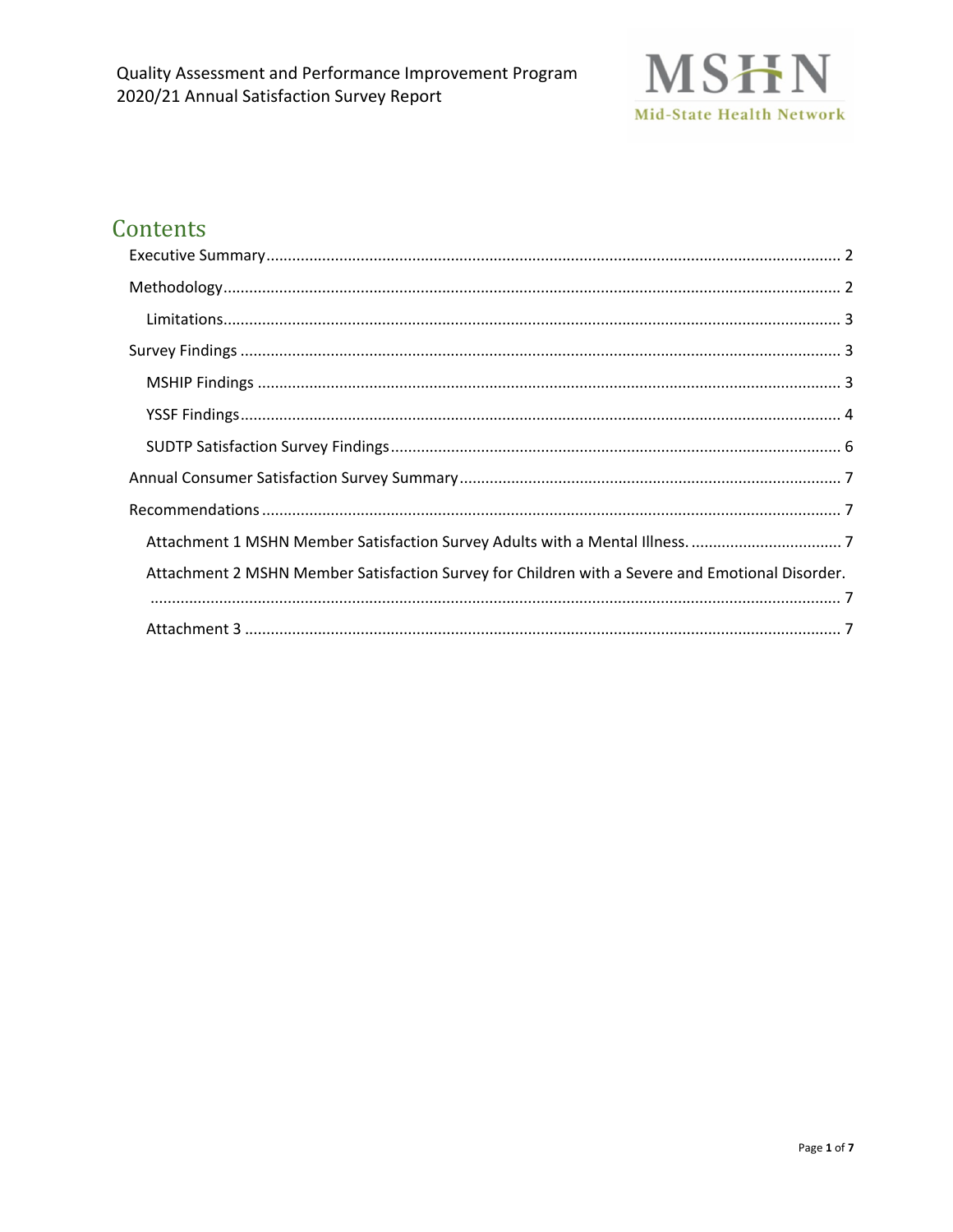Quality Assessment and Performance Improvement Program 2020/21 Annual Satisfaction Survey Report



#### <span id="page-2-0"></span>Executive Summary

The Mid-State Health Network (MSHN) Quality Assessment and Performance Improvement Program, as required by the Michigan Department of Health and Human Services (MDHHS), annually administers a survey to a representative group of individuals served. MSHN, in collaboration with the Community Mental Health Services Program (CMHSP) and their contracted providers, utilized the Mental Health Statistics Improvement Program Survey (MHSIP) for adults; and the Youth Services Survey (YSS) for children and their families. MSHN in collaboration with the Substance Use Disorder Treatment Providers (SUDTP) utilized a MSHN developed satisfaction survey for individuals receiving SUD services. The data obtained by each CMHSP participant and SUDTP was provided to MSHN for regional analysis with the opportunity to identify strengths, growth areas, and implement improvement within the region. The results of the surveys are reported to MSHN's Quality Improvement Council (QIC) and available to stakeholders on the MSHN Website and upon request. The survey data provides a snapshot of how the individuals perceive the care that is received. The findings are utilized to improve the quality, access and effectiveness of care received.

MHSIP was completed by adults, 18 years and older, with a mental illness(n=1444). Seven domains were analyzed for the MHSIP. The three subscales that scored the highest were the Perception of Quality and Appropriateness, Perception of Participation in Treatment, and the Perception of General Satisfaction. The Perception of Social Functioning and the Perception of Outcomes of Services subscales scored the lowest.

The YSS was completed by children and families who experience a severe emotional disorder(n=575). Seven domains were analyzed for the YSS. The two subscales that scored the highest were the Perception of Cultural Sensitivity and Perception of Access. The Perception of Outcomes of Services, and the Perception of Social Functioning subscales scored the lowest.

The SUD Satisfaction Survey was completed by individuals who received a service from a substance use disorder treatment provider(n=2131). Six subscales were analyzed for the SUD Survey. The two subscales that scored the highest were the Perception of Cultural/Ethnic Background, and the Perception of the Welcoming Environment. The Perception of the Appropriateness and Choice with Services, and the Perception of Coordination of Care/Referrals to Other Resources (demonstrated most improvement) subscales scored the lowest.

#### <span id="page-2-1"></span>Methodology

The distribution method for the 2021 Satisfaction Survey included face to face, mailed, electronic, or phone surveys. Each survey included a list of statements that are categorized by subscales. The statement is rated using a Likert scale. Those statements that have a "Blank" or a response of "Not Applicable" were removed from the sample. Individuals who were missing more than 1/3 of total responses (blanks, or invalid response) were removed from the report. If one question was left blank, the responses of the remaining questions for that subscale were excluded from the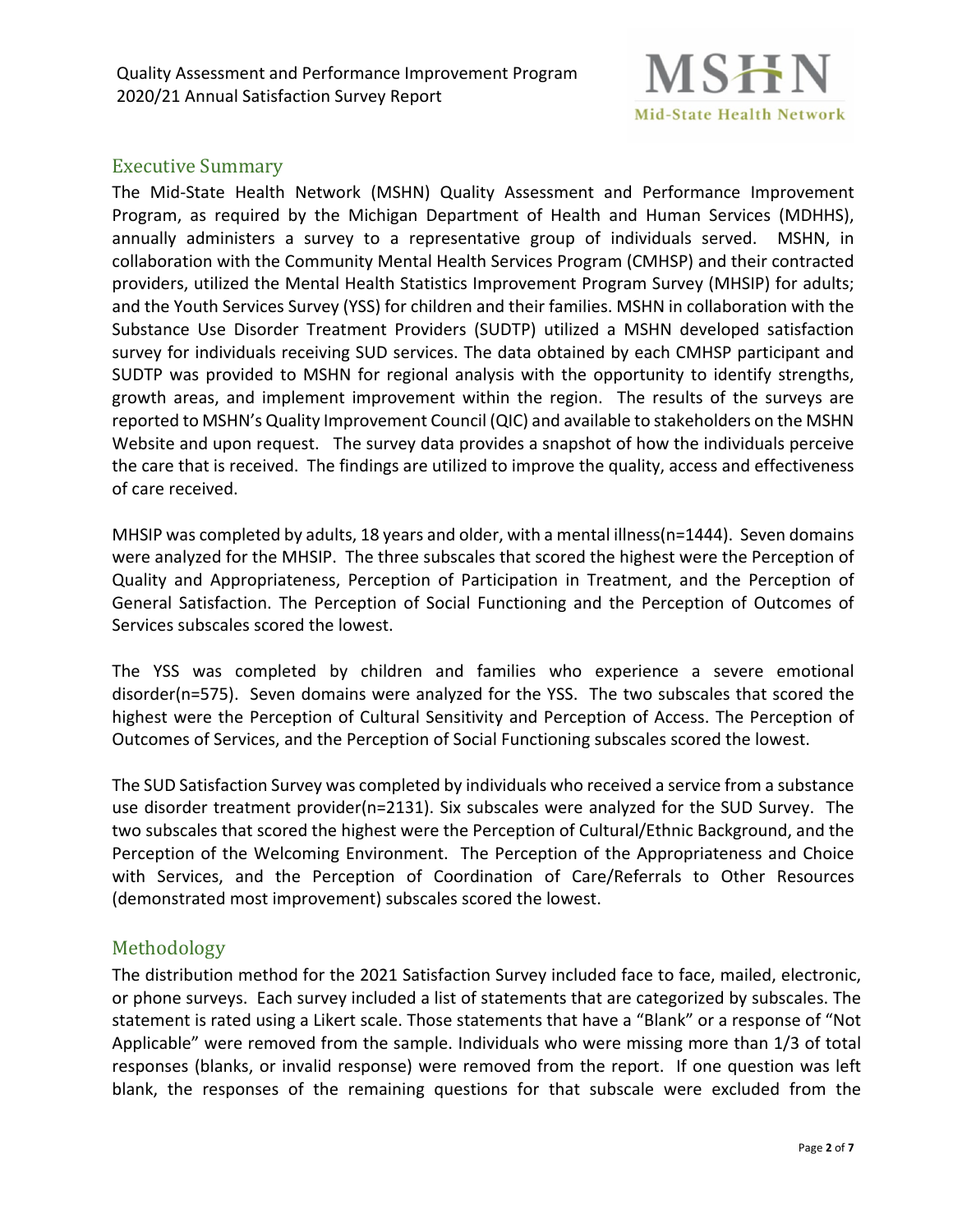

calculations of that subscale. The mean of each individual question is calculated. The total number of respondents who were "in agreement" was divided by the total respondents.

#### <span id="page-3-0"></span>Limitations

This report was developed utilizing voluntary self-reflective surveys. The information from this report is intended to support discussions on how the various provider practices may improve treatment offered to individuals. The information from this report should not be used to draw conclusions or make assumptions without further analysis. Accommodations made as a result of the regulatory changes related to the COVID Pandemic include modifications of the distribution method to include face to face, mailed, or phone surveys. Caution should be taken when using this data to make decisions. The results, therefore, are specific to the perception during that time, and when comparing to other measurement periods.

#### <span id="page-3-1"></span>Survey Findings

<span id="page-3-2"></span>MSHIP Findings-The satisfaction survey for adults with a mental illness was completed by onethousand, four hundred and forty-three (1443) individuals in the MSHN region. The survey utilized a 5 point Likert scale with 1 strongly agree and 5 strongly disagree. Anything under 2.50 is considered to be in agreement with the statement. The survey consisted of the following subscales: general satisfaction, perception of access, perception of participation treatment, perception of quality and appropriateness, perception of outcomes of services, perception of social connectedness, perception of social functioning.

The subscales as indicated in Figure 1. that demonstrated performance above the 80% standard included the following:

- Perception of Quality and Appropriateness (92%)
- Perception of Participation in Treatment (93%)
- General Satisfaction (92%)
- Perception of Access (92%)

Attachment 1 indicates the average of subscale line items (questions) that scored the highest include:

- Q16. Staff respected my wishes about who is and who is not to be given information about my treatment services. (1.49)
- Q1. I like the services that I received. (1.56)
- Q13. I was given information about my rights. (1.53)
- Q7. Services were available at times that were good for me. (1.56)
- Q4. The location of services was convenient. (1.57)
- Q11. I felt comfortable asking questions about my treatment, services, and medication. (1.57)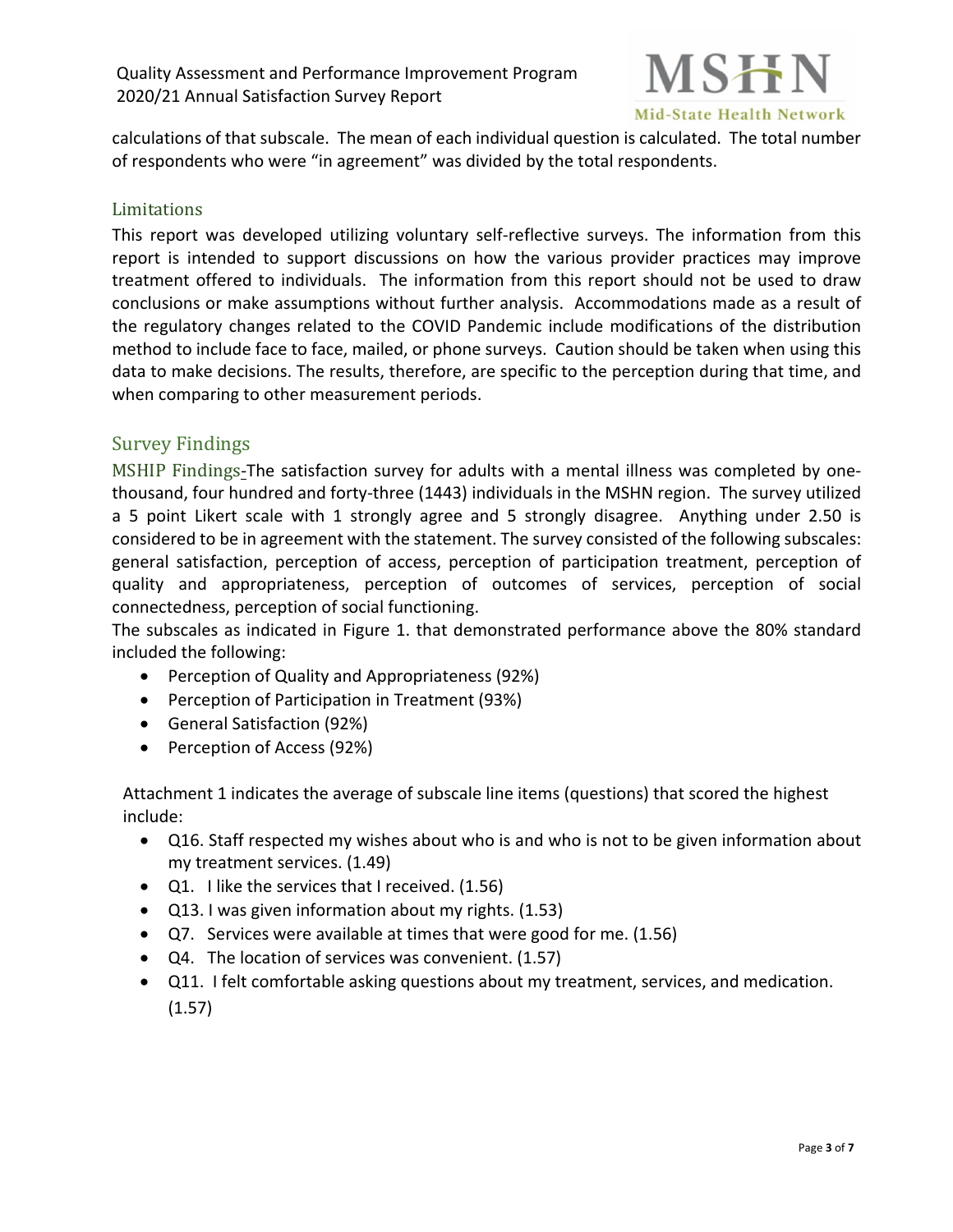

Figure 1. MSHN MHSIP 2020/21 Subscale Ranking (\*2013-2017 includes HBS only; beginning 2019 includes all adult programs OPT, CSM, ACT)

| <b>Subscales</b>                          | <b>FY14</b> | <b>FY15</b> | <b>FY16</b> | <b>FY17</b> | <b>FY20</b> | <b>FY20 U.S</b><br>Rate      | <b>FY21</b> |
|-------------------------------------------|-------------|-------------|-------------|-------------|-------------|------------------------------|-------------|
| <b>Perception of Quality and</b>          | 89%         | 97%         | 83%         | 85%         | 92%         | 90.8%                        | 92%         |
| <b>Appropriateness</b>                    |             |             |             |             |             |                              |             |
| Perception of Participation in            | 86%         | 94%         | 88%         | 84%         | 92%         | 86.9%                        | 93%         |
| <b>Treatment Planning</b>                 |             |             |             |             |             |                              |             |
| <b>General Satisfaction</b>               | 86%         | 90%         | 84%         | 83%         | 92%         | 90.1%                        | 92%         |
| <b>Perception of Access</b>               | 91%         | 92%         | 85%         | 85%         | 91%         | 88.9%                        | 92%         |
| <b>Perception of Social Connectedness</b> | 84%         | 82%         | 78%         | 70%         | 81%         | 79.2%                        | 79%         |
| <b>Perception of Functioning</b>          | 84%         | 73%         | 70%         | 72%         | 77%         | $\qquad \qquad \blacksquare$ | 76%         |
| <b>Perception of Outcome of Services</b>  | 73%         | 84%         | 56%         | 70%         | 75%         | 79.6%                        | 71%         |

Growth areas to consider include areas that performed below the 80% for subscales or above 2.50 in the subscale line items indicating disagreement. In the absence of scores below 80% for the subscale or 2.50 or higher for the subscale line-item consideration should be given to the questions that offer the most opportunity for improvement or that have demonstrated a decrease since the previous year. Subscales where MSHN did not score above the desired performance included the following:

- Perception of Social Functioning (76%)
- Perception of Outcomes of Services (71%)
- Perception of Social Connectedness (79%)

No subscale line items (questions) scored above 2.50 indicating disagreement. The following questions scored the highest indicating room for improvement:

- Q35. I feel I belong in my community. (2.35)
- Q26. I do better in school and/or work. (2.28)
- Q25. I do better in social situations. (2.35)
- Q28. My symptoms are not bothering me as much. (2.32)
- Q27. My housing situation has improved. (2.23)

<span id="page-4-0"></span>YSSF Findings-The Youth Satisfaction Survey for Families was completed by five hundred and seventy-five children (575) and/or families in the MSHN region. The survey utilized a 5 point Likert scale with 1 strongly disagree and 5 strongly agree. Anything over 3.50 is considered to be in agreement with the statement. The survey consisted of the following subscales: perception of access, perception of participation treatment, perception of cultural sensitivity, appropriateness, perception of outcomes of services, perception of social connectedness, perception of social functioning.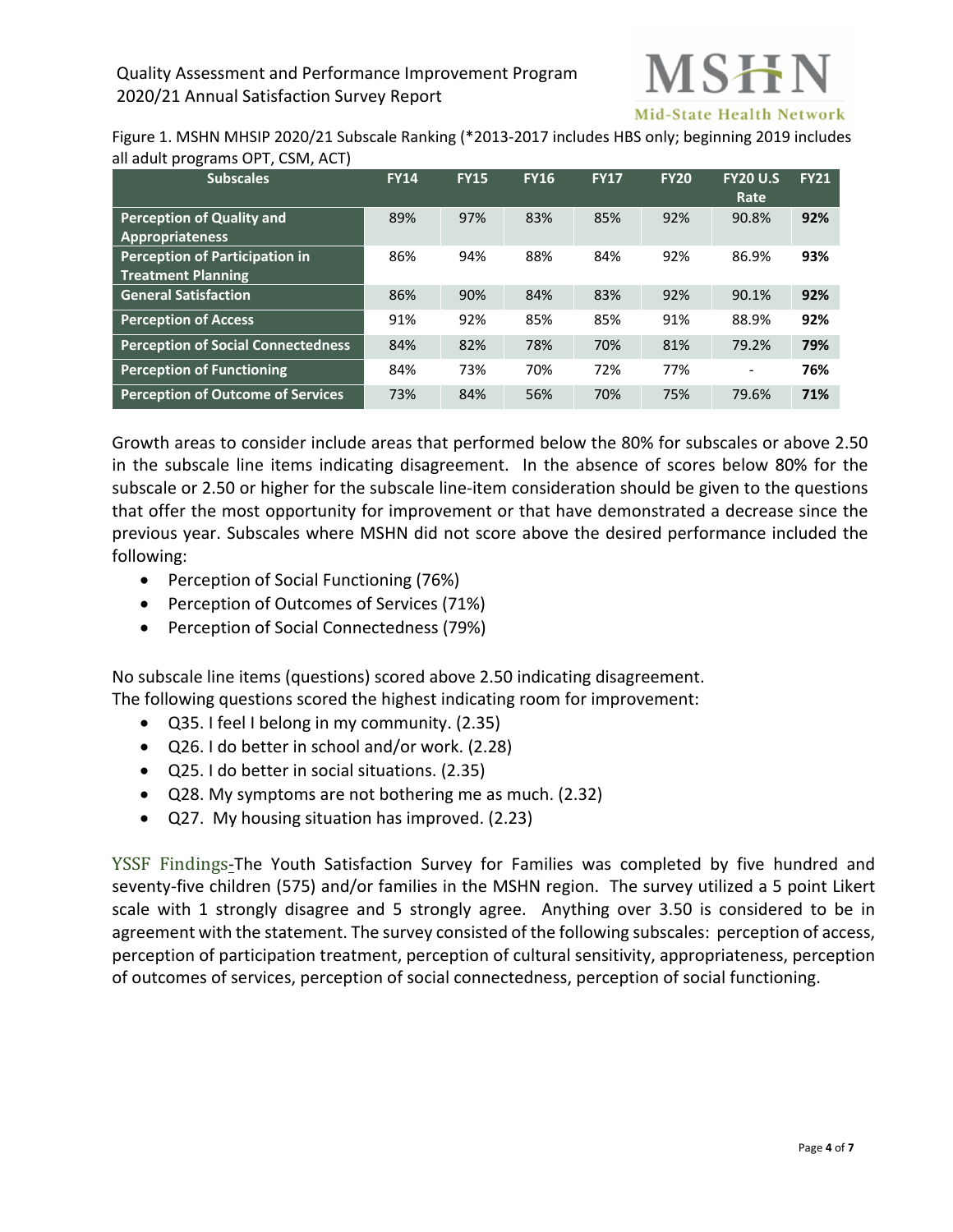Quality Assessment and Performance Improvement Program 2020/21 Annual Satisfaction Survey Report



As indicated in Figure 2, the subscales in which MSHN performed above the 80% standard included the following:

- Perception of Cultural Sensitivity (99%)
- Perception of Access (96%)
- Participation in Treatment (93%)
- Social Connectedness (92%)
- Appropriateness (89%)

Attachment 2 indicates the average of the subscale line items (questions) that scored the highest include:

- Q14. Staff spoke with me in a way that I understand (4.70)
- Q12. Staff treated me with respect (4.70)
- Q13. Staff respected my family's religious/spiritual beliefs (4.63)
- Q15. Staff were sensitive to my cultural/ethnic background (4.62)
- Q8. The location of services was convenient for us. (4.61)

Figure 2. MSHN YSSF 2020/19 Subscale Ranking.

(\*2013-2017 includes HBS only; beginning 2019 includes all youth programs OPT, CSM, HBS)

| <b>Subscale</b>                                 | <b>MSHN</b>              | <b>MSHN</b> | <b>MSHN</b> | <b>MSHN</b> | <b>MSHN</b> | U.S                      | <b>MSHN</b> |
|-------------------------------------------------|--------------------------|-------------|-------------|-------------|-------------|--------------------------|-------------|
|                                                 | $*2013$                  | $*2014$     | $*2015$     | $*2016/17$  | 2019/20     | 2020                     | 2021        |
| <b>Perception of Cultural Sensitivity</b>       | 98%                      | 99%         | 97%         | 98%         | 98%         | 94.6%                    | 99%         |
| <b>Perception of Access</b>                     | 90%                      | 92%         | 90%         | 90%         | 95%         | 89.2%                    | 96%         |
| <b>Perception of Participation in Treatment</b> | 95%                      | 95%         | $96^$       | 95%         | 94%         | 89.4%                    | 93%         |
| <b>Perception of Social Connectedness</b>       | 92%                      | 92%         | 84%         | 88%         | 92%         | 88.4%                    | 92%         |
| Appropriateness                                 | 90%                      | 92%         | 90%         | 90%         | 87%         | 89.2%                    | 89%         |
| <b>Functioning</b>                              | $\overline{\phantom{0}}$ | 69%         | 61%         | 66%         | 65%         | $\overline{\phantom{0}}$ | 71%         |
| <b>Outcomes</b>                                 | 63%                      | 65%         | 60%         | 65%         | 62%         | 74.6%                    | 68%         |

Growth areas to consider include areas that perform below the 80% for subscales or below 3.50 in the subscale line items indicating disagreement. In the absence of scores below 80% for the subscale or 3.50 for the subscale line item, consideration should be given to the questions that offer the most opportunity for improvement or that have demonstrated a decrease since the previous year. Subscales where MSHN did not score above the desired performance included the following:

- Perception of Outcomes of Services (68% an increase from 62%)
- Perception of Social Functioning (71% an increase from 65%)

No subscale line items (questions) scored below a 3.50. the following question scored the lowest indicating room for improvement:

- Q17. My child gets along better with family (3.83 an increase from 3.75)
- Q19. My child is doing better in school and/or work (3.78 an increase from 3.57)
- Q20. My child is better able to cope when things go wrong (3.63 an increase from 3.55)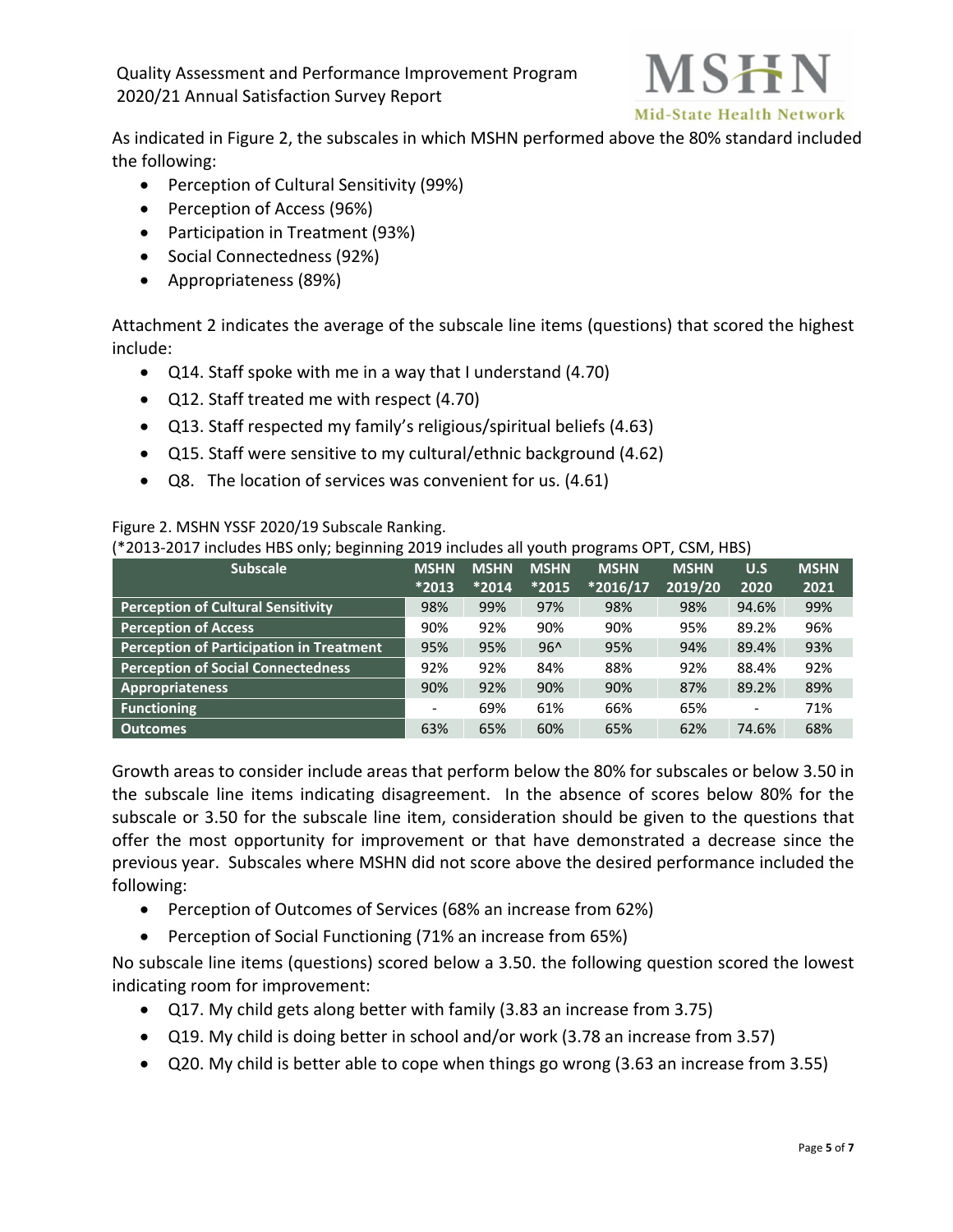

<span id="page-6-0"></span>SUDTP Satisfaction Survey Findings-The satisfaction survey for individuals receiving treatment for substance use disorder was completed by two thousand one-hundred and forty (2140) individuals within the MSHN region. The survey utilized a 5 point Likert scale with 1 strongly disagree and 5 strongly agree. Anything over 3.50 is considered to be in agreement with the statement. MSHN demonstrated improvement in the total comprehensive score. The subscale that scored the highest as indicated in Figure 3. was Cultural and Ethnic Background and Treatment Planning/Progress Towards Goal. The subscales that illustrated the most improvement were Coordination of Care/Referrals to Other Resources, Treatment Planning and Progress Toward Goals. All scores were above 3.50 indicating agreement.

| <b>Subscale</b>                                   | 2015<br><b>Average</b> | 2016<br>Average | 2017<br>Average | 2018<br>Average | 2020<br>Average | 2021<br>Average |
|---------------------------------------------------|------------------------|-----------------|-----------------|-----------------|-----------------|-----------------|
| <b>Comprehensive Survey Total</b>                 | 4.20                   | 4.40            | 4.50            | 4.48            | 4.58            | 4.61            |
| <b>Cultural / Ethnic Background</b>               | 4.50                   | 4.59            | 4.61            | 4.60            | 4.66            | 4.68            |
| <b>Welcoming Environment</b>                      | 4.50                   | 4.56            | 4.54            | 4.55            | 4.65            | 4.64            |
| <b>Treatment Planning/Progress Towards Goal</b>   | 4.30                   | 4.50            | 4.54            | 4.53            | 4.63            | 4.68            |
| Information on Recipient Rights                   | 4.38                   | 4.49            | 4.49            | 4.47            | 4.56            | 4.57            |
| Coordination of Care/Referrals to Other Resources | 3.40                   | 4.40            | 4.43            | 4.39            | 4.52            | 4.57            |
| Appropriateness and Choice with Services          | 4.19                   | 4.43            | 4.44            | 4.41            | 4.50            | 4.52            |

#### Figure 3. MSHN's performance ranked by subscale based on averages.

The subscale that scored the lowest was Appropriateness and Choice of Service, however, the score was an improvement over FY20.

The lowest scoring questions, as indicated below, ranged from 4.39-4.60 on a scale from 1-5 with 5 being strongly agree.

- 15. My treatment plan includes skills and community supports to help me continue in my path to recovery and total wellness.
- 7. I was given information about the different treatment options available that would be appropriate to meet my needs.
- 14. Staff assisted in connecting me with further services and/or community resources.
- 9. I was given a choice as to what provider to seek treatment from.
- 4. I know how to contact my recipient rights advisor.
- 8. I received services that met my needs and addressed my goals.